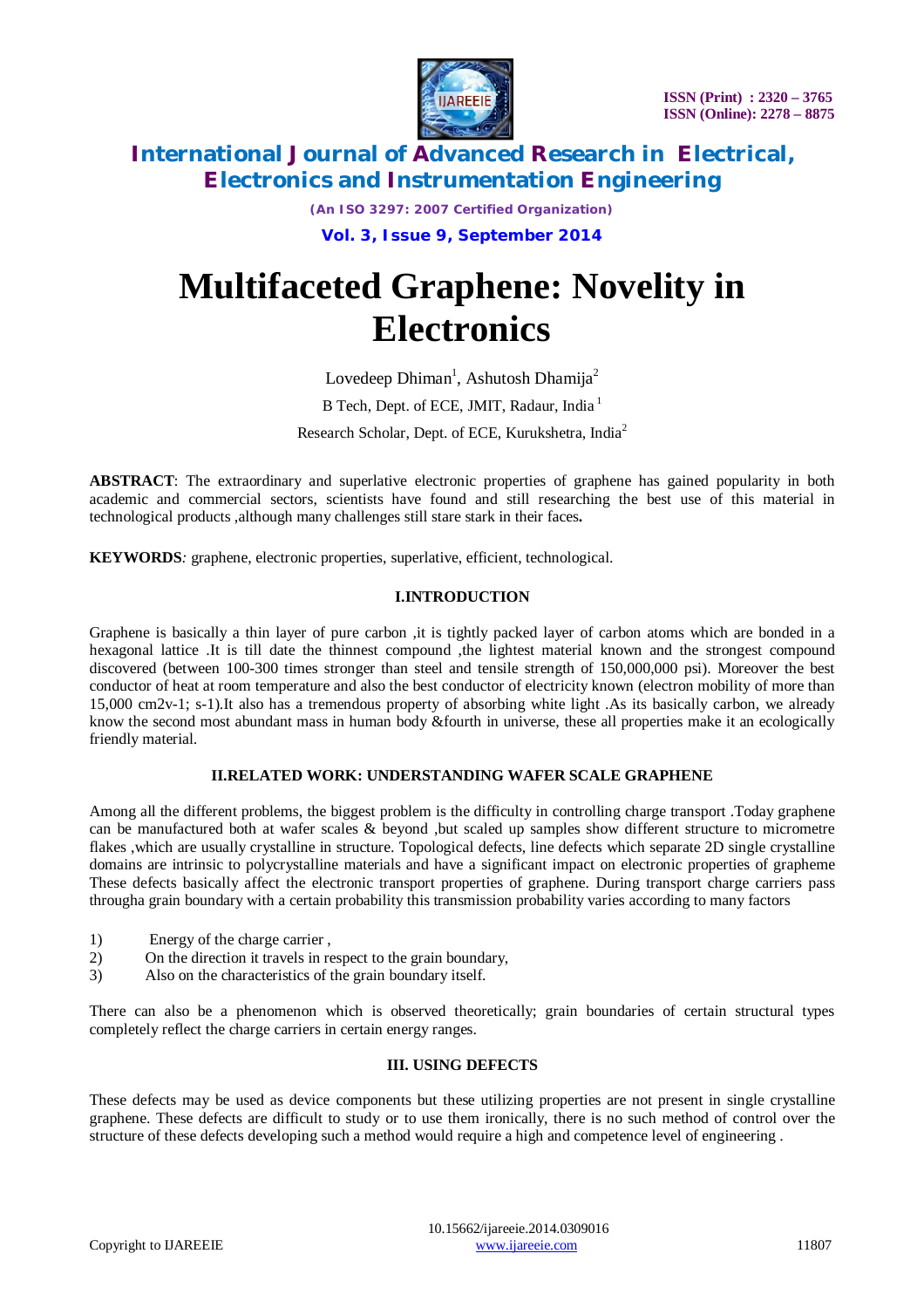

*(An ISO 3297: 2007 Certified Organization)*

**Vol. 3, Issue 9, September 2014**

# **IV.EFFECTIVE PRODUCTION FROM ITS OXIDE**



Today graphene is normally produced using mechanical or thermal exfoliation, chemical vapour deposition (CVD), or epitaxial growth. The best method for production of graphene would be chemical reduction of graphene oxide, As people want cheaper, simple, more efficient & better methods of producing graphene. So chemical reduction method is used mostly.

## **V. GRAPHENE PROPERTIES**

### FUNDAMENTAL CHARACTERISTICS

A. ELECTRONIC PROPERTIES

Before 2004, when monolayer grapheme came into existence, till then it was believed that 2 dimensional compounds are impossible to exist because of thermal stability when separated. But, while graphene was isolated, it became clear that it was possible but the reason was unknown later, after some research it was found that this happened because carbon carbon bond in graphene are so small and strong that they prevent thermal fluctuation.



The one of the bets properties of graphene, is that it is a zero-overlap semi metal (As is with both electron &holes asCharge carriers) with very high electrical Conductivity .Carbon has 6 electrons, 2 in inner and 4 in outer, the 4 outer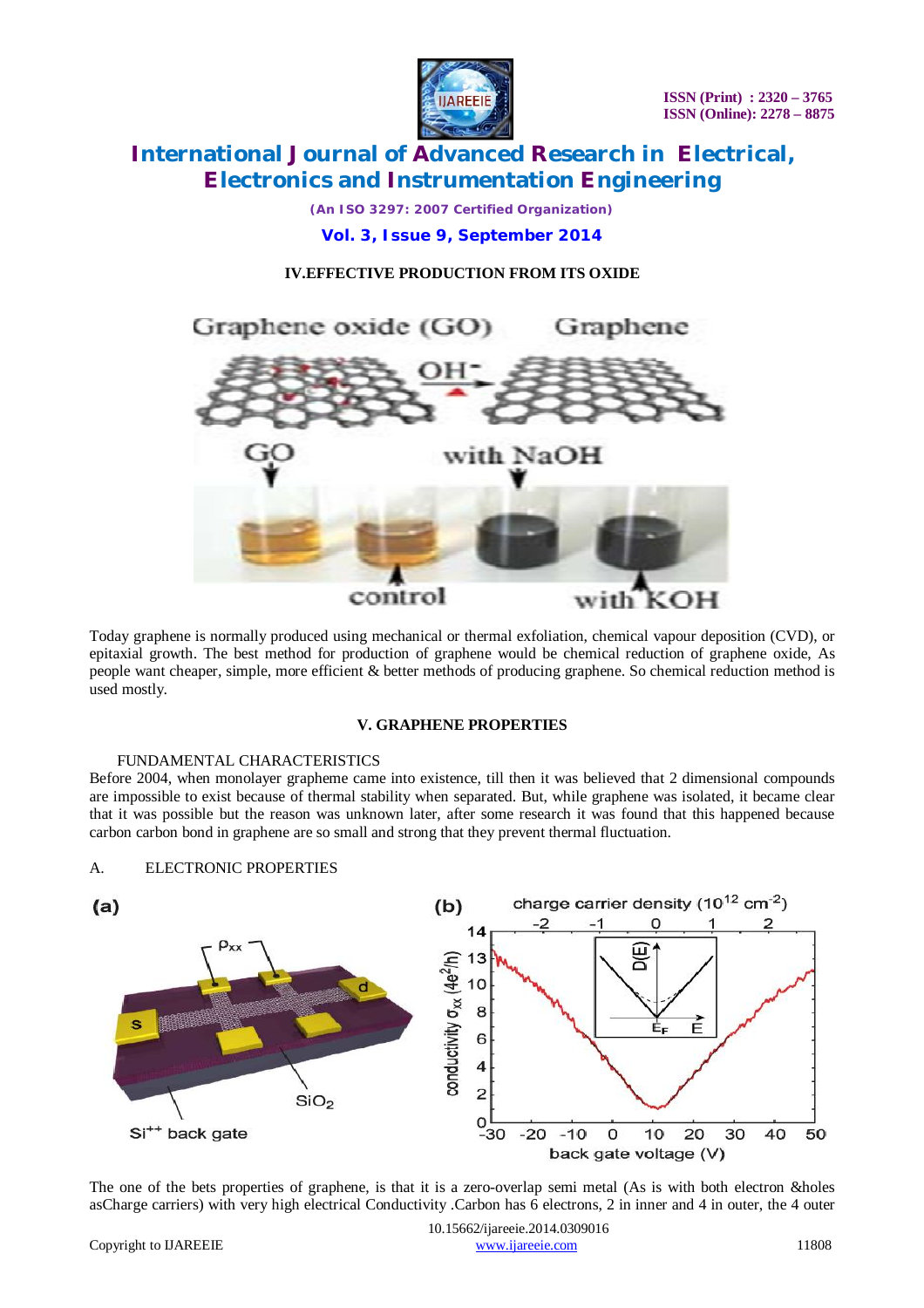

*(An ISO 3297: 2007 Certified Organization)*

# **Vol. 3, Issue 9, September 2014**

shell electrons in an individual atom are available for chemical bonding but in case of graphene, each atom is connected to 3 other on the 2 dimensional plane, leaving 1 electron freely available in 3 dimensional for electronic conduction. These highly mobile electrons are called pie electrons and are located above & below graphene shed.

Tests have shown that the electronic mobility of graphene is very high. It is said that graphene act very much like photons in this mobility due to lack of mass .These charge carriers are able to travel sub micrometer distance without scattering , a phenomenon called ballistic graphene used will be the limiting factors .

### B. MECHANICAL STRENGTH

Another fascinating feature of this novel material is its inherent strength .Due to its strength of its 0.142Nm long Cbonds; graphene is the strongest material ever known ,has ultimate tensile strength of 130,000,000,000 Pascal compared to 400,000,000 for A 36 structure steel or 375,700,000 for Aramid (kelwar). Not only this material is the extraordinary strong but also every light at 0.77 milligrams per square sheet .some other things also add up with this material that is its elasticity being able to retain its initial size after strain .Tests were performed on graphene and was observed that it had spring constants in region of  $1-5N/m$  & young's modulus of 0.5Tpa again these superlative figures are based on the theoretical analysis.

## C. OPTICAL PROPERTIES

Graphene has ability to absorb a rather large 2.3% of white light which is also a unique feature especially for an atom which is only 1 atom thick .It is proved earlier that the amount of white light absorbed depends upon fine structure constant rather than being dictated by material specifics .Adding another layer of graphene ,increases the amount of lightabsorbed by approximately the same value (2.3%).Due to these impressive properties , it is observed that once optical intensity reaches a certain threshold saturation absorption takes place .this is an important feature to mode locking of fiber lasers. Full band mode locking has been achieved using erbium doped dissipative solution fiber laser capable of obtaining wavelength tuning, as large as 30 nm.

# **VI. DIFFERENCE BETWEEN GRAPHITE AND GRAPHENE**

Graphene is basically one single layer of graphite; a layer of Sp2 bonded carbon atoms arranged in honeycomb lattice, Graphite another hand is a naturally a very brittle compound and cannot be used a structural material. Graphene is the strongest material ever known, 40 times stronger than diamond itself .Electrical conductivity of graphene is much higher than graphite due to the occurrence of free pie electrons for each carbon atom.

# **VII.GRAPHENE BASED SUPERCAPACITORS**

It can be seen that many kind of electrochemical batteries are being used for storage of charge and used in various applications but the limitation is that these batteries require a very long time to get charge , even the electric cars introduced these days require a charge of 31 hours to go for 250 km . On other hand, super capacitors are a good option, these capacitors can store hundred times more amount of charge than batteries, and moreover these super capacitors can work at very low temperatures and these are also being used in emergency radios and flash lights. The limiting factor with these super capacitors is that they cannot withstand high voltages i.e. maximum of 5 volts whereas electrochemical batteries can withstand hundreds of voltages. Firstly, Graphene is the upcoming material which can be instead of activated carbon, as is the surface area of graphene is substantially more than carbon. Secondly it is far lighter as it is made up of single atom layer. Thirdly and importantly the upper limit of graphene based super capacitors is 550 F/g which is far high.

## **VIII. APPLICATIONS IN DIFFERENT INDUSTRIES**

### 1) BIOLOGICAL ENGINEERING

The property that graphene shows that it could revolutionize this area in many ways as is it offers a large surface area , high electrical conductivity, thinness and strength it would be helpful in development of fast & efficient .Biometric sensory devices with monitory things as glucose levels, hemoglobin levels, cholesterol and even DNA sequencing. In future we may see engineered toxic graphene that can be used as an antibiotic or even anticancer treatment.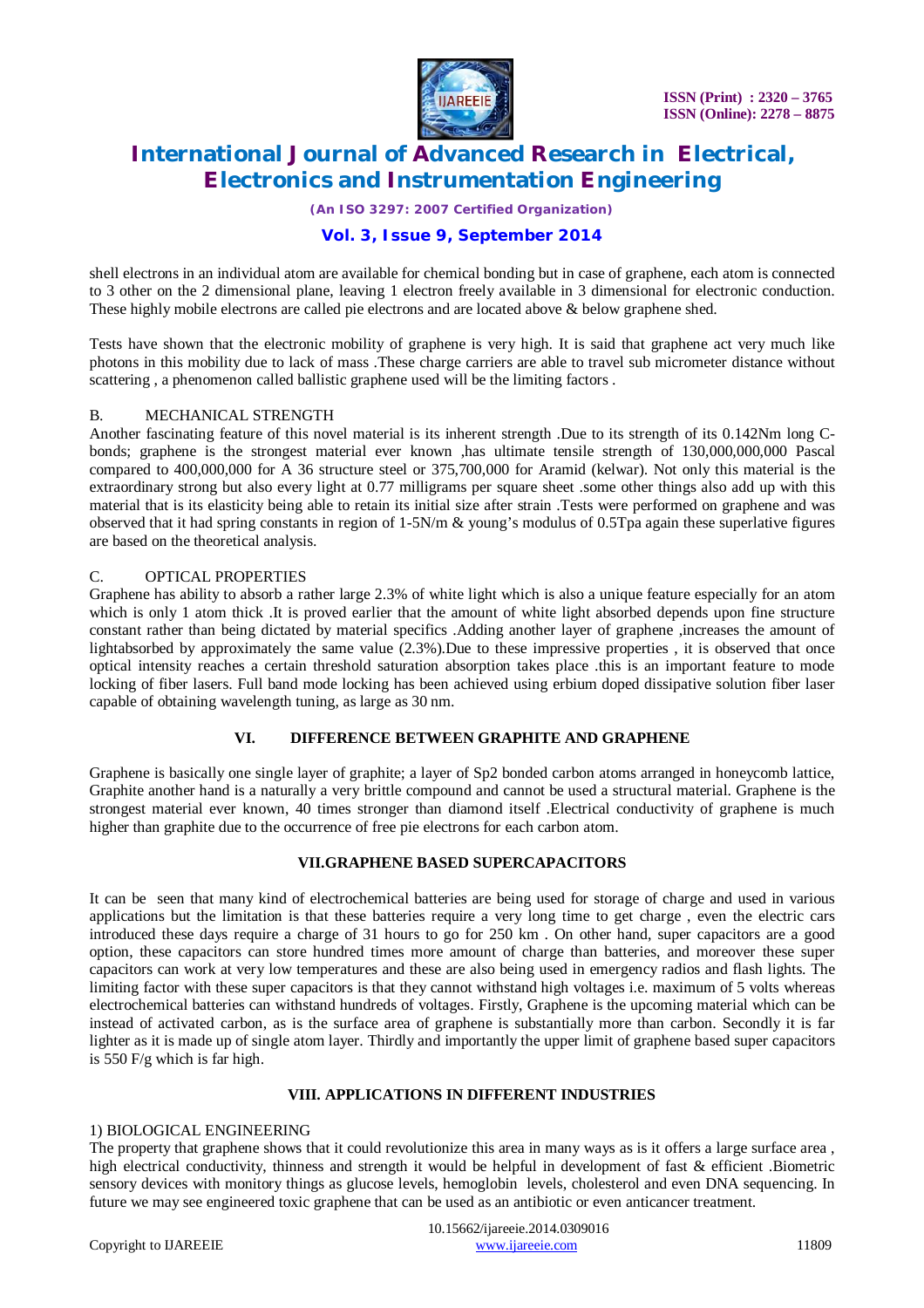

*(An ISO 3297: 2007 Certified Organization)*

# **Vol. 3, Issue 9, September 2014**

### 2) OPTICAL ELECTRONICS

A particular area in which graphene would be soon seen is optoelectronics especially in touch screen, liquid crystal (LCD) and organic light emitting diodes. For a material to be used for optoelectronics it must have the ability to transmit more than 90 % of light &also offer high electricalconductivity to our fortune graphene is almost transparent up to 97.7% of light.

#### 3)ULTRAFILTRATION

Another unique property of this material while it allows water to pass through it, it is almost completely impervious to liquids and gases. This shows that graphene can be used as an ultrafiltration medium to act as barrier between two substances .As its benefit is that graphene is only 1 single atom thick and can also be developed as barrier that electronically measures strain and pressure between two substances. So graphene can be used in water filtration systems, desalination systems in future.

#### 4)AIRCRAFT INDUSTRY

As we know graphene is strong, stiff and very light currently aerospace engineering are using carbon fibre into production of aircraft as it is also very strong and light both.

However graphene shows more strong ness and much lighter so it can be seen in future industries that graphene could replace steel and reduce the efficiency, range and reduce weight .Due to its electrical conductivity it can also be used to coat the outer surface of aircrafts to prevent electric damage from lightening, same coating could also help the pilot to notify any change in stress levels that the aircraft wings undergo, measure strain rate.

#### 5)PHOTOVOLTAIC CELL

Photovoltaic cells are usually made up of silicon, but these silicon cells are very expensive to produce, graphene based cells are potentially much less .As materials like silicon convert light into electricity it produces a photon for every electron, resulting as heat, whereas in case of graphene it has been observed that when it absorbs photon, it releases multiple electrons .Secondly silicon can convert only certain wavelength bands whereas graphene works on all wavelengths. In future due to its flexibility graphene based photovoltaic cells could be used in clothing to recharge your phones or as curtains of window screen to supply power to house.

### **IX. CONCLUSION**

We finally observe that graphene is material which possesses novel electronic properties, and could be used in future for many other aspects also, other than discussed here. Although scientists are finding many problems with its high production costs but many researchers are still experimenting news ways for its efficient production.

### **REFERENCES**

- 1. One of possible models for the complex graphene-SiC interface is given by S. Kim, J. Ihm, H. J. Choi, Y.W. Son, Phys. Rev. Lett. 100, 176802 (2008).
- 2. W. J. Beenakker, H. van Houten, Semiconductor Heterostructures and Nanostructures, in H. Ehrenreich, D. Turnbull (Eds.) (Academic Press, New York, 1991).
- 3. J. O. Sofo, A. S. Chaudhari, G. D. Barber, Phys. Rev. B 75, 153401 (2007).
- 4. X. Wang, L. Zhi, K. Müllen, Nano Lett. 8, 323 (2008); there are several other reports on the same subject, which appeared later in 2008.
- 5. Nair, R. R.; Wu, H. A.; Jayaram, P. N.; Grigorieva, I. V.; Geim, A. K. (2012). "Unimpeded permeation of water through helium-leak-tight graphene-based membranes"
- 6. Nalla, Venkatram; Polavarapu, L; Manga, KK; Goh, BM; Loh, KP; Xu, QH; Ji, W (2010). "Transient photoconductivity and femtosecond nonlinear optical properties of a conjugated polymer–graphene oxide composite"
- 7. Whitby, Raymond L.D.; Korobeinyk, Alina; Glevatska, Katya V. (2011). "Morphological changes and covalent reactivity assessment of singlelayer graphene oxides under carboxylic group-targeted chemistry".
- 8. Neto, A Castro; Peres, N. M. R.; Novoselov, K. S.; Geim, A. K.; Geim, A. K. (2009). "The electronic properties of graphene"
- 9. Lenski, Daniel R.; Fuhrer, Michael S. (2011). "Raman and optical characterization of multilayer turbostraticgraphene grown via chemical vapor deposition". Journal of Applied Physics.
- 10. "New process could lead to more widespread use of graphene". Gizmag.com. Retrieved 2014-06-14.
- 11. gigaom.com/.../what-is-graphene-heres-what-you-need-to-know-about-by Signe Brewster Jul 15, 2013.
- 12. Bao, Qiaoliang; Zhang, Han; Wang, Yu; Ni, Zhenhua; Yan, Yongli; Shen, Ze Xiang; Loh, Kian Ping; Tang, Ding Yuan (2009). "Atomic-Layer Graphene as a Saturable Absorber for Ultrafast Pulsed Lasers"